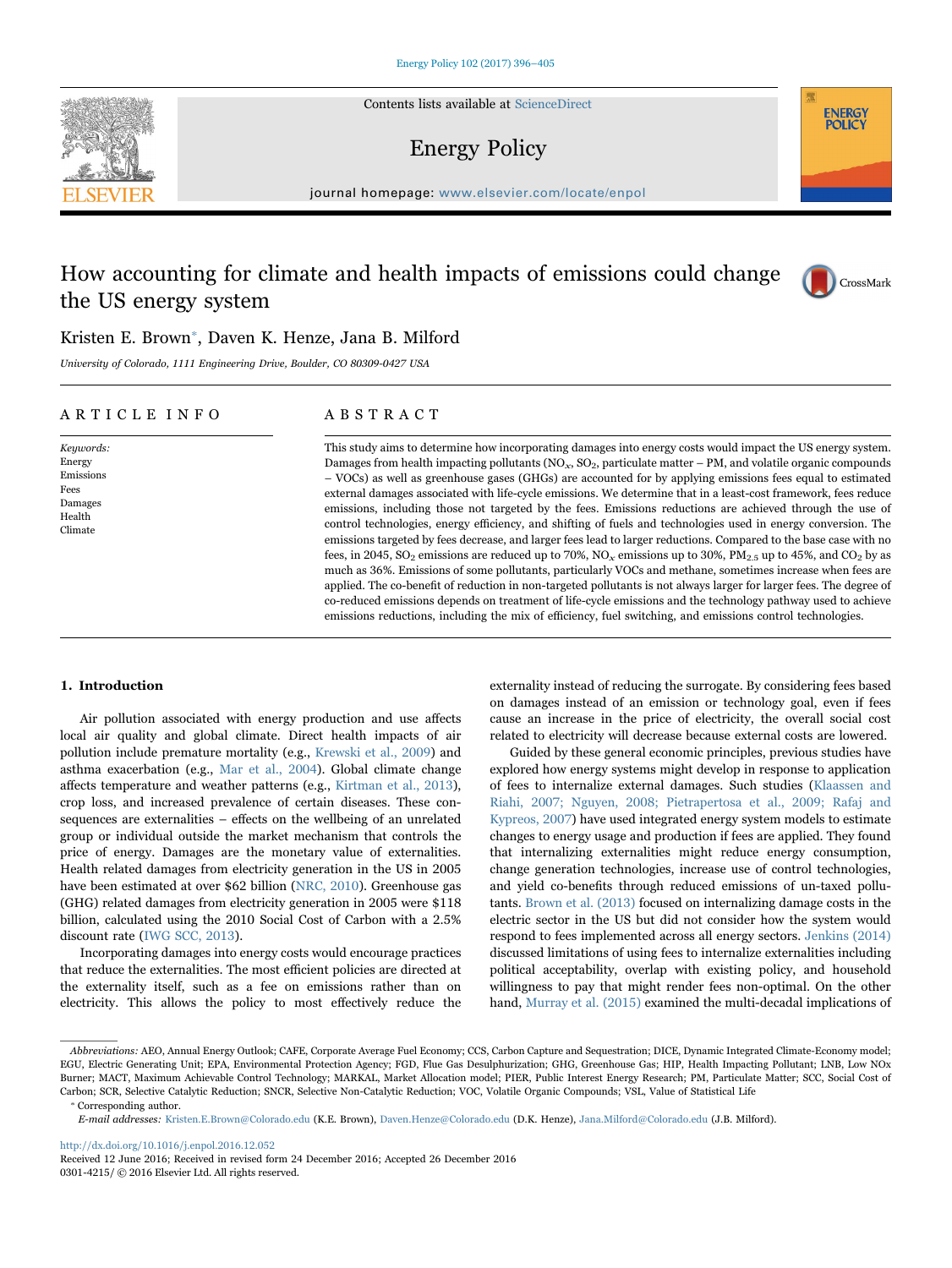<span id="page-1-0"></span>

Fig. 2. HIP emissions in 2045 for selected cases. The results for all cases can be found in the Figs. A.8–A.11. The largest combined fee case includes high HIP fees and 2.5% average GHG fees.

base case. Industrial sector  $NO_x$  emissions decrease 9–42% for HIP fee cases across fee levels and years. Industrial boiler  $NO_x$  controls are used with mid-range and high HIP fees. Transportation emissions decrease by at least 12% by 2040 in all cases with HIP fees and even earlier with high HIP fees.

GHG fees also cause HIP emissions reductions. Electric sector  $NO<sub>x</sub>$ emissions decrease by up to 37% with 2.5% average GHG fees [\(Fig. 2\)](#page-1-0). With 3% 95th percentile fees, the  $NO<sub>x</sub>$  reduction is only a few percent (Fig. A.8), because the technologies used in this case are different from other GHG fee cases. Industrial sector  $NO<sub>x</sub>$  emissions decrease 3-24% in GHG fee cases. With GHG fees, transportation  $NO<sub>x</sub>$  is reduced 12% in 2040 and beyond, except for 5% average GHG fees in which only a 3% reduction is achieved (Fig. A.8).

Over half of PM emissions in both size fractions in the base case are from upstream processes. While control devices are used extensively in end use and electricity generation, controls for upstream processes are not modeled. Nevertheless, upstream PM responds to fees [\(Fig. 2](#page-1-0) and A.10), due largely to reduced mining emissions from reduced coal use. With high HIP fees, upstream  $PM_{2.5}$  emissions are up to 67% less and upstream  $PM_{10}$  up to 92% less than in the base case for the same year.  $PM_{2.5}$  and  $PM_{10}$  emissions are also reduced with HIP fees in the industrial sector (about 30% with mid- or high HIP fees), from refineries (about 30% with all HIP fees), and from electricity generation (over 50% with high HIP fees). Fabric filters are applied in response to fees to reduce electric sector PM emissions. In all GHG fee cases, upstream  $PM_{2.5}$  and  $PM_{10}$  emissions are always at least 58% less than the base case. Reductions in industrial PM with GHG fees are modest, except for the 3% 95th percentile GHG fee case, which after 2035 has up to 15% less  $PM_{2.5}$  and 21% less  $PM_{10}$  than the no fee case. With GHG fees, PM from the electric sector actually increases (up to several times) due to the increased use of biomass co-firing. This impact could be mitigated with use of controls that are not currently represented in the MARKAL database.

 $SO<sub>2</sub>$  emissions are tied to coal use, so they are heavily affected by fuel choice, but also by control technologies. With high HIP fees, electric sector  $SO_2$  emissions are reduced by at least 63% starting in 2015 and at least 98% in 2025 and beyond; mid-range HIP fee reductions are 76–81% after 2020 ([Fig. 2](#page-1-0) and A.9). With low HIP fees, electric sector  $SO_2$  emissions are within 30% of the base case. FGD scrubbers are used to reduce  $SO<sub>2</sub>$  in all cases, but reduced coal use is also a large factor with mid or high HIP fees. Industrial  $SO<sub>2</sub>$  emissions are 35–62% less than the base case in different years with mid or high HIP fees, with  $SO_2$  controls used for process heat and boiler emissions. GHG fees corresponding to the 2.5% average or 3% 95th percentile

<span id="page-1-1"></span>

Fig. 3. CO<sub>2</sub> emissions by energy use sector in 2045 for various fee cases. The lowest combined (combo) fee case includes mid-range HIP fees and 3% average GHG fees, the intermediate fee case includes high HIP and 3% average GHG fees, and the largest fee case includes high HIP and 2.5% average GHG fees.

levels reduce electric sector  $SO_2$  emissions by at least 83% after 2025. With GHG fees, industrial  $SO_2$  emissions are 2–33% less than the base case.

VOC emissions do not typically decrease with fees, and may even increase because there are limited control technologies modeled to reduce these emissions and fees on VOCs are smaller than on other pollutants. Results for VOCs are discussed further in Appendix A.3.

CO2 emissions are reduced in all fee cases, particularly the electric sector (see [Fig. 3\)](#page-1-1). With mid-range HIP fees, electric sector  $CO<sub>2</sub>$ emissions are 8–12% less, and with high fees 38–47% less across years. Industrial sector  $CO<sub>2</sub>$  emissions are reduced by 10% with midrange HIP fees and up to 14% with high HIP fees. Electric sector emissions in 2045 are 9–13% lower than in the base case with 5% average GHG fees, 26–35% lower with 3% average GHG fees, 37–46% lower with 2.5% average fees, and 89% lower with 3% 95th percentile fees. CCS is used in the electric sector to reduce  $CO<sub>2</sub>$  emissions in the 2.5% average and 3% 95th percentile cases. Sequestered  $CO<sub>2</sub>$  is represented in [Fig. 3](#page-1-1) as an outlined box. Industrial  $CO<sub>2</sub>$  is reduced by 5% with 2.5% GHG fees in most years, and by up to 12% with 3% 95th percentile fees.

Methane emissions are almost entirely upstream (see Fig. A.12). Differences in methane emissions between cases are small and mostly related to changes in natural gas use, because control options are not modeled for upstream methane emissions. In the high HIP fee case, methane emissions are 6% higher than in the base case; with midrange HIP fees, they are 2% higher than in the base case. They are 6% less than in the base case with 2.5% average GHG fees, and 14% less with 3.5% 95th percentile fees.

Combined fees reduce total emissions of a pollutant more than either set of fees alone while using fewer control technologies, although emissions from a particular sector may be increased slightly. With combined fees, industrial  $NO<sub>x</sub>$  controls are used less because more fuel switching occurs that reduces controllable emissions. Industrial sector  $NO<sub>x</sub>$  emissions are slightly higher in combined fee cases compared to HIP fee cases. After 2020, combined fees reduce electric sector  $NO_x$  by 60–83%, which is more than with HIP fees alone. The lowest combined fee case has larger reductions in  $SO<sub>2</sub>$  than either set of fees alone, with an 89–94% electric sector emission reduction. The intermediate and largest combined fee cases have similar reductions to the high HIP fee case. In the combined fee cases, industrial  $SO<sub>2</sub>$  controls are used less because more emissions are reduced through fuel switching. The PM in the combined fee cases behaves similarly to the HIP fee cases, except that the upstream PM in the lowest combined fee case is reduced by about 70% after 2025, much more than with the mid-range HIP fees.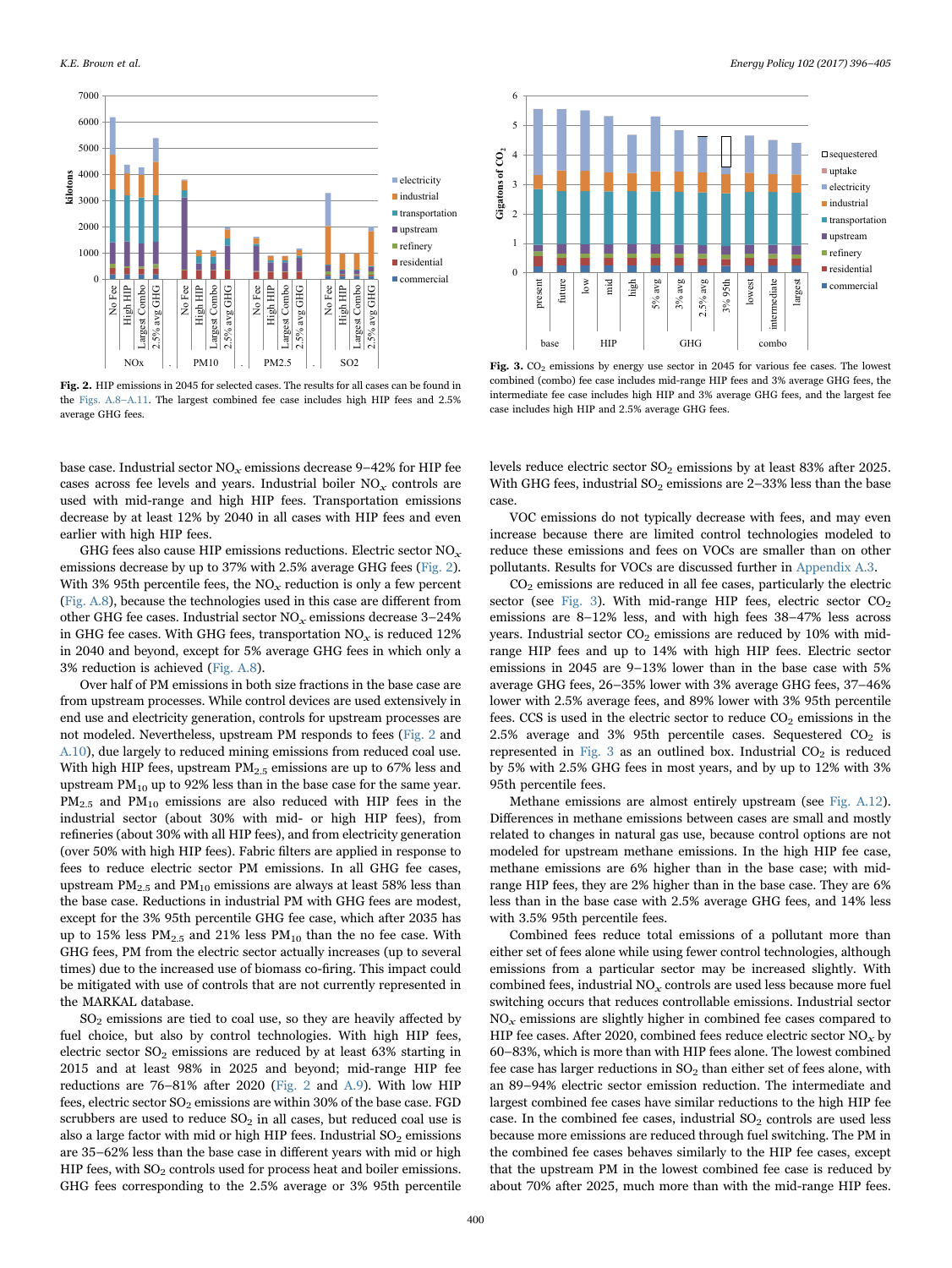near-term policies to reduce  $CO<sub>2</sub>$  emissions, including tradeable and non-tradeable emissions rate limits as well as modest emissions fees. They found non-tradeable rate limits had the most lasting effect, as they led to some coal plant retirements. Carbon fees had a more neutral effect on the future electricity system and corresponding policy options. While Brown et al. and Murray et al. focused on the electricity sector, applying fees more broadly could yield greater emissions reductions and benefits, or afford more cost effective emissions reductions. This will also ensure that reduced emissions in the electric sector are not outweighed by increased emissions elsewhere.

The dual impacts of air pollution on human health and climate, and differences between regulatory frameworks designed to address health impacting pollutants (HIP) versus GHGs, raises questions regarding how fees on emissions of one category may impact the other. Different pathways to specified emissions reductions can have different cobenefits or even regional disbenefits [\(Driscoll et al., 2015\)](#page-8-9). Carbon policies that allow reductions from multiple sectors are estimated to achieve larger co-benefits and reduce the cost of compliance ([Thompson et al., 2014; Saari et al., 2015\)](#page-9-0). Studies examining how air quality and climate goals might be met symbiotically [\(Chen et al.,](#page-8-10) [2013; Kleeman et al., 2013; Nam et al., 2013; Zapata and Muller, 2013\)](#page-8-10) found that energy efficiency and fuel switching measures usually lead to co-benefits. Directly encouraging energy efficiency can also lead to emissions reductions ([Wang and Brown, 2014; Melo and Jannuzzi,](#page-9-1) [2015\)](#page-9-1), but can be difficult to model, particularly in the industrial sector ([Kesicki and Yanagisawa, 2014\)](#page-8-11). As a counterexample, however, [Leinert et al. \(2013\)](#page-8-12) found that Ireland might emit excess  $NO_x$  when reducing GHG emissions due to shifting from gasoline to diesel vehicles.

In this paper, we evaluate how incorporating external costs into the cost of energy could change energy use and emissions in the US. Ranges of damage estimates from the literature are used to construct scenarios prescribing emission fees for GHGs and HIPs. A modified version of the EPA US 9 region MARKAL (MARKet ALlocation) model is used to evaluate resulting changes to the US energy system through 2055. Emissions reductions can be achieved through application of control technologies, changing fuels or conversion technologies, and improved efficiency. We compare emissions reductions with fees on HIPs, GHGs, and both simultaneously. We examine co-reductions and increases in non-targeted pollutants as well as reductions in targeted pollutants. Our fee structure and modeling system are specific to the energy system (from fuel extraction through processing, energy conversion, and end use); hence, we do not consider non-energy related emissions reduction pathways in sectors such as agriculture, waste disposal, or most industrial processes. Most anthropogenic emissions in the US are associated with energy production, conversion, or use including 83% of GHG emissions ([US EPA and CCD, 2016](#page-9-2)), 95% of  $NO<sub>x</sub>$  emissions, 60% of VOC emissions, 48% of primary  $PM<sub>2.5</sub>$ emissions, and  $91\%$  of  $SO_2$  emissions [\(OAQPS, 2015\)](#page-8-13); therefore, although we restrict our analysis to the energy sector, we capture the majority of anthropogenic emissions.

# 2. Methods

### 2.1. Health related damages

HIP emissions considered here are  $NO_x$ ,  $PM_{2.5}$ ,  $PM_{10}$ ,  $SO_2$  and VOCs. Hazardous air pollutants can also cause adverse health effects but are not considered here. Three sets of sector-specific, damagebased fees are considered [\(Table 1](#page-2-0)). All monetary values in the paper are for year 2005 USD. Damage values for pollutants should be location dependent because emissions that lead to pollutant concentrations near population centers will affect more people than those that generate rural pollution. Location-dependence is partly captured in this study by using different damage values for different sectors, e.g., with higher damage values for industrial and transportation emissions

#### <span id="page-2-0"></span>Table 1

Health impacting pollutant damages used as fees. (All values in 2005 USD/t unless otherwise specified.) The  $a$  represents values that were taken from a different literature source than the rest of that set of fees, see sources in text. These fees are constant through time once they are applied.

| $\frac{\text{<}}{\text{6}}$ | Sector         | $NO_{v}$ | $PM_{10}$         | $PM_{2.5}$ | SO <sub>2</sub> | VOC               | Natural<br>Gas Use<br>M\$/PJ |
|-----------------------------|----------------|----------|-------------------|------------|-----------------|-------------------|------------------------------|
| Low                         | Electric       | 364      | 195               | 2261       | 1866            | 240               |                              |
| Sect-                       | Industrial     | 547      | 378               | 4343       | 2274            | 436               |                              |
| $\alpha$                    | Transportation | 593      | 444               | 5147       | 2476            | 510               |                              |
| Spec-                       | Upstream       | 501      | 339               | 3917       | 2205            | 395               |                              |
| ific                        | Refinery       | 547      | 378               | 4343       | 2274            | 436               |                              |
| Fees                        | Residential    |          |                   |            |                 |                   | 0.059 <sup>a</sup>           |
|                             | Commercial     |          |                   |            |                 |                   | $0.025^{\rm a}$              |
| Mid Fees                    | All            | 1970     | 1115              | 21520      | 9750            | $1720^{\rm a}$    |                              |
| High                        | Electric       | 4700     | 4110 <sup>a</sup> | 117100     | 31500           | 2330 <sup>a</sup> |                              |
| Sect-                       | Industrial     | 5500     | $4110^a$          | 234300     | 35100           | 2330 <sup>a</sup> |                              |
| or                          | Transportation | 6600     | $4110^a$          | 324400     | 17100           | 2330 <sup>a</sup> |                              |
| Spec-                       | Upstream       | 5600     | $4110^a$          | 225267     | 27900           | $2330^{\circ}$    |                              |
| ific.                       | Refinery       | 5900     | $4110^a$          | 279300     | 59500           | 2330 <sup>a</sup> |                              |
| Fees                        | Residential    | 11700    | $4110^a$          | 324400     | 87400           | $2330^{\circ}$    |                              |
|                             | Commercial     |          |                   |            |                 |                   | 0.579 <sup>a</sup>           |

<sup>a</sup> Marked values represent represents values taken from a different literature source than the rest of that set of fees, see sources in text.

#### than for electric sector emissions.

We selected the fees used here to represent the range of values reported in recent literature. Low sector-specific fees are derived from [Muller et al. \(2011\)](#page-8-14). Mid-range fees are from [NRC \(2010\)](#page-8-3), except the mid-range VOC fee is based on the geometric mean of VOC damages from [Muller and Mendelsohn \(2007\)](#page-8-15) and [Fann et al. \(2009\).](#page-8-16) High fees are based on damages from [Fann et al. \(2012\)](#page-8-17) except that VOC damages are from Fann et al.  $(2009)$ . PM<sub>10</sub> values in the high fee case are based on [NRC \(2010\)](#page-8-3) values multiplied by a factor representing the average increase of [Fann et al. \(2012\)](#page-8-17) over [NRC \(2010\).](#page-8-3) These adjustments allow us to apply fees to the same set of pollutants in all cases. Damages for the residential and commercial sectors are sometimes only applied as fees to natural gas used, corresponding to the way damages have been reported for these sectors. Most energy use in these sectors is in the form of electricity or natural gas, so we assume that these estimates capture most of the damages. The damages in [Table 1](#page-2-0) in the natural gas use column are derived from [NRC \(2010\)](#page-8-3) by multiplying by a ratio as described above for  $PM_{10}$ .

Sources of discrepancies in reported damage estimates include whether age is taken into account when applying the Value of Statistical Life (VSL) to pollution-caused mortalities. Using a uniform VSL can produce 50% higher marginal damages than differentiating by age ([Muller et al., 2011\)](#page-8-14). Only [Muller et al. \(2011\)](#page-8-14) differentiate VSL based on age. Which emissions sources are considered can also cause differences in estimated damages. [Muller et al. \(2011\)](#page-8-14) and [Fann](#page-8-17) [et al. \(2012\)](#page-8-17) consider a wide range of sources while [NRC \(2010\)](#page-8-3) focuses on EGUs combusting coal and natural gas. There are also variations in the areas considered for population exposure. Since mortality from  $PM_{2.5}$  is a significant component of damage estimates, the choice of corresponding concentration-response functions is also important. [NRC \(2010\)](#page-8-3) and [Muller et al. \(2011\)](#page-8-14) used results from [Pope](#page-8-18) [et al. \(2002\)](#page-8-18) and Woodruff [et al. \(2006\)](#page-9-3) to relate  $PM_{2.5}$  exposure to mortality; [Fann et al. \(2012\)](#page-8-17) used health impact functions from [Krewski et al. \(2009\)](#page-8-0). [Fraas and Lutter \(2013\)](#page-8-19) found that uncertainty in the concentration-response functions may be larger than that encompassed by the range of studies considered here. [Buonocore](#page-8-20) [et al. \(2014\)](#page-8-20) showed that variability of damage estimates between individual facilities may be important for evaluating the benefits of alternative energy technologies (e.g., [Siler-Evans et al. \(2013\)\)](#page-9-4). Although we do not have the ability to incorporate this level of variability into our modeling framework, we partially account for this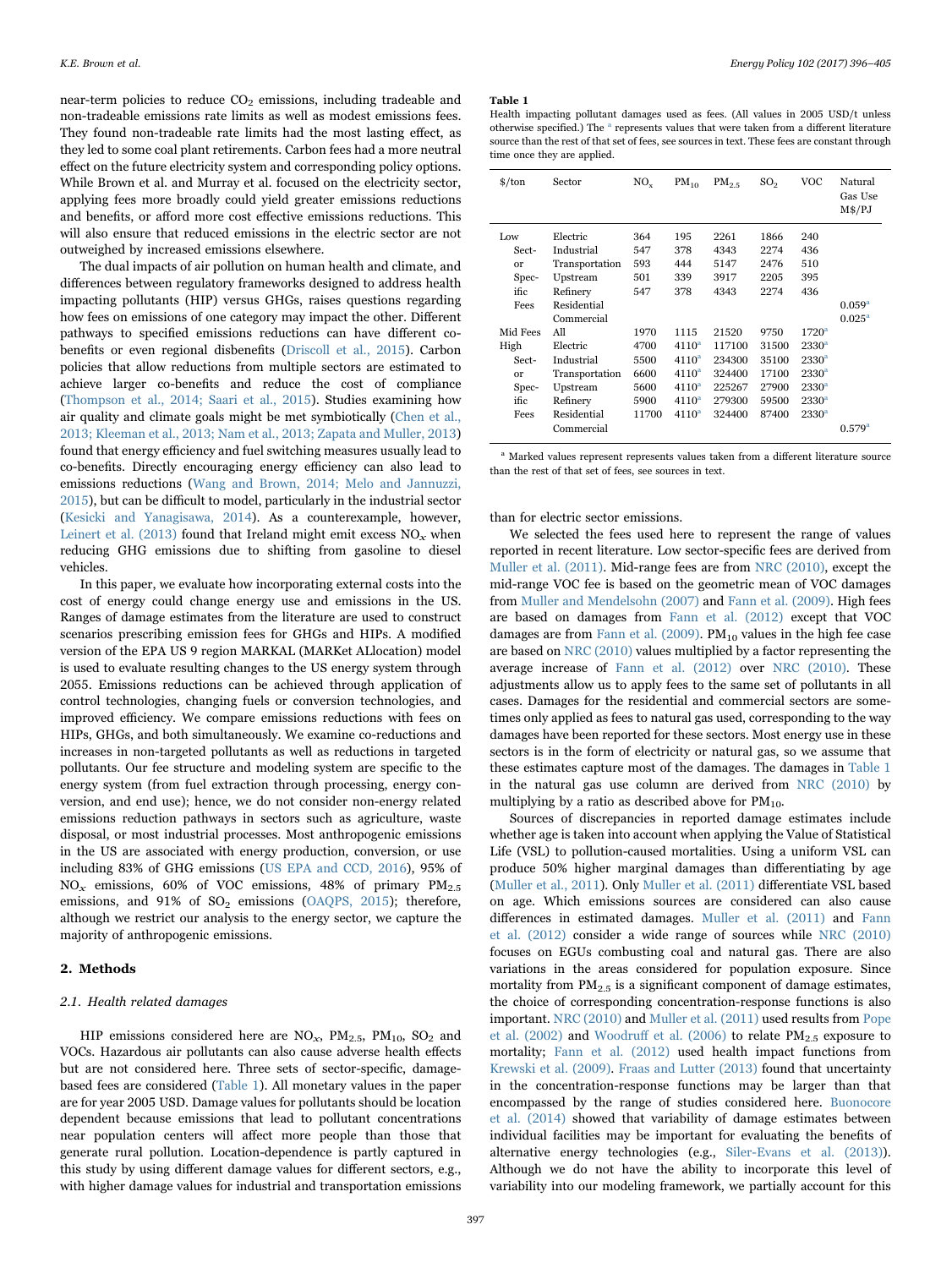#### <span id="page-3-0"></span>Table 2

The cost of the fees for lifecycle emissions translated to 2005 USD/kWh for two electricity generating technologies in 2045.

| Taxed<br>pollutant | Level      | Fees for coal<br>$(\frac{s}{kWh})$ | Fees for<br>NGCC $(\frac{s}{kWh})$ |
|--------------------|------------|------------------------------------|------------------------------------|
| GHG                | $5%$ avg   | 0.02                               | 0.01                               |
| GHG                | $3%$ avg   | 0.07                               | 0.03                               |
| GHG                | $2.5%$ avg | 0.09                               | 0.04                               |
| GHG                | 3% 95th    | 0.21                               | 0.08                               |
| <b>HIP</b>         | Low        | 0.01                               | $\Omega$                           |

make coal the more expensive fuel to use to generate electricity. Even accounting for their lower efficiency, the fuel and facility costs for existing coal plants are lower than for new natural gas plants. However, adding high fees on emissions shifts the costs in favor of natural gas generation. The importance of the fees is illustrated in [Table 2,](#page-3-0) which shows the additional cost due to fees for an existing coal fired power plant and a new NGCC plant, both operating in 2045, assuming no additional control technologies.

# 3.4. Transportation, Residential and Commercial Technologies

As modeled here, the transportation, residential, and commercial sectors are relatively unresponsive to fees. In the commercial sector, up to 8% less natural gas is used with very high GHG fees than in the No Fee case, due to use of more efficient end-use devices. In the residential sector, less electricity is used with GHG fees, again due to the use of more efficient devices. With very high GHG fees the use of electricity for space heating is closer to that in the HIP fee cases, offsetting the reduction in natural gas use. With GHG fees there is about 2% more biodiesel used in transportation replacing traditional diesel, and with all fees more advanced diesel shipping is used with hybrid electric capabilities.

## 4. Discussion

Although fees vary by sector, the sectors with the most emissions reductions tend to be driven more by availability and price of technologies than the value of the damages across sectors. On a per ton basis, the highest fees are generally in the transportation and residential sectors, two sectors that show very little response to fees. In contrast, fees are typically lowest for the electric sector, which has the largest emissions reductions. This sector has a wealth of technology options defined in the model, many of which are less expensive than similar options in other sectors due to economies of scale. We find the fuels and technologies used to generate electricity show larger changes in response to HIP fees in this study than we saw in our previous work ([Brown et al., 2013](#page-8-6)). Some of the difference is likely due to reductions in the assumed cost of newer technologies with the updated MARKAL database compared to previous estimates. In particular, we used lower natural gas supply costs and a lower investment cost and hurdle rate for new natural gas EGUs than used in [Brown et al. \(2013\).](#page-8-6) The industrial and refinery sectors have control costs that are higher than the electric sector, but lower than other sectors. Correspondingly, they show intermediate responses to fees.

[Fig. 5](#page-3-1) displays the fees collected in each case, corresponding to residual emissions that cannot be cost-effectively avoided given the options included in the model. With little reduction in emissions when fees are applied, the transportation sector accounts for at least 30% of fees collected in GHG fee cases. The residential sector contributes about 20% of the fees collected in the HIP fee cases. High hurdle rates for new technology in the transportation, residential, and commercial sectors makes it less likely that more efficient or lower emissions options will be selected. High discount rates reflect the hesitance or inability of individual or smaller scale consumers to spend on large

<span id="page-3-1"></span>

Fig. 5. Fees collected by sector in each case in 2045 in year 2005 USD.

<span id="page-3-2"></span>![](_page_3_Figure_13.jpeg)

Fig. 6. Emissions reductions compared to the No Fee case in 2045 in the electric sector, industrial sector, and across all sectors.

upfront investments and less familiar technologies but are sources of uncertainty in the model (e.g., [US EPA, 2013\)](#page-9-5). Advances in technology or new financing options could reduce these barriers; for instance novel financing has increased residential PV installations ([Coughlin and](#page-8-21) [Cory, 2009\)](#page-8-21). This is an example where the model might not fully describe the real world response to the fees, if the price or options of technologies in sectors with high fees were to change in response to the policy.

The co-reduced emissions with different fee cases are highlighted in [Fig. 6](#page-3-2). Total emissions reductions in combined fee cases are larger than for the component fee cases. The largest combined fee case (in red) includes both high HIP fees and  $2.5\%$  GHG fees. The  $SO<sub>2</sub>$  reductions in the combined fee case are nearly identical to those in the HIP fee case and  $NO<sub>x</sub>$  reductions are only 5% more with combined fees than with HIP fees alone.  $CO<sub>2</sub>$  emissions are reduced an additional 22% with combined fees compared to GHG fees. Thus while combined fees lead to additional reductions for both categories of pollutants, the largest change is for GHG emissions. The co-benefit of individual fees is also of interest. While the co-benefits of HIP fees are total  $CO<sub>2</sub>$  reductions that are 93% of those achieved with GHG fees, total  $NO<sub>x</sub>$  and  $SO<sub>2</sub>$  emissions reductions from GHG fees are only 44% and 56%, respectively, of those achieved by HIP fees. Although this finding is sensitive to which two sets of fees are compared, the high HIP fees lead to similar or larger reductions in  $CO<sub>2</sub>$  emissions than most GHG fee cases, while  $NO<sub>x</sub>$  and  $SO<sub>2</sub>$  reductions with any set of GHG fees examined here are smaller than those in all but the low HIP fee case.

Although emissions reductions achieved with combined fees are generally greater than or equal to those of the constituent single fee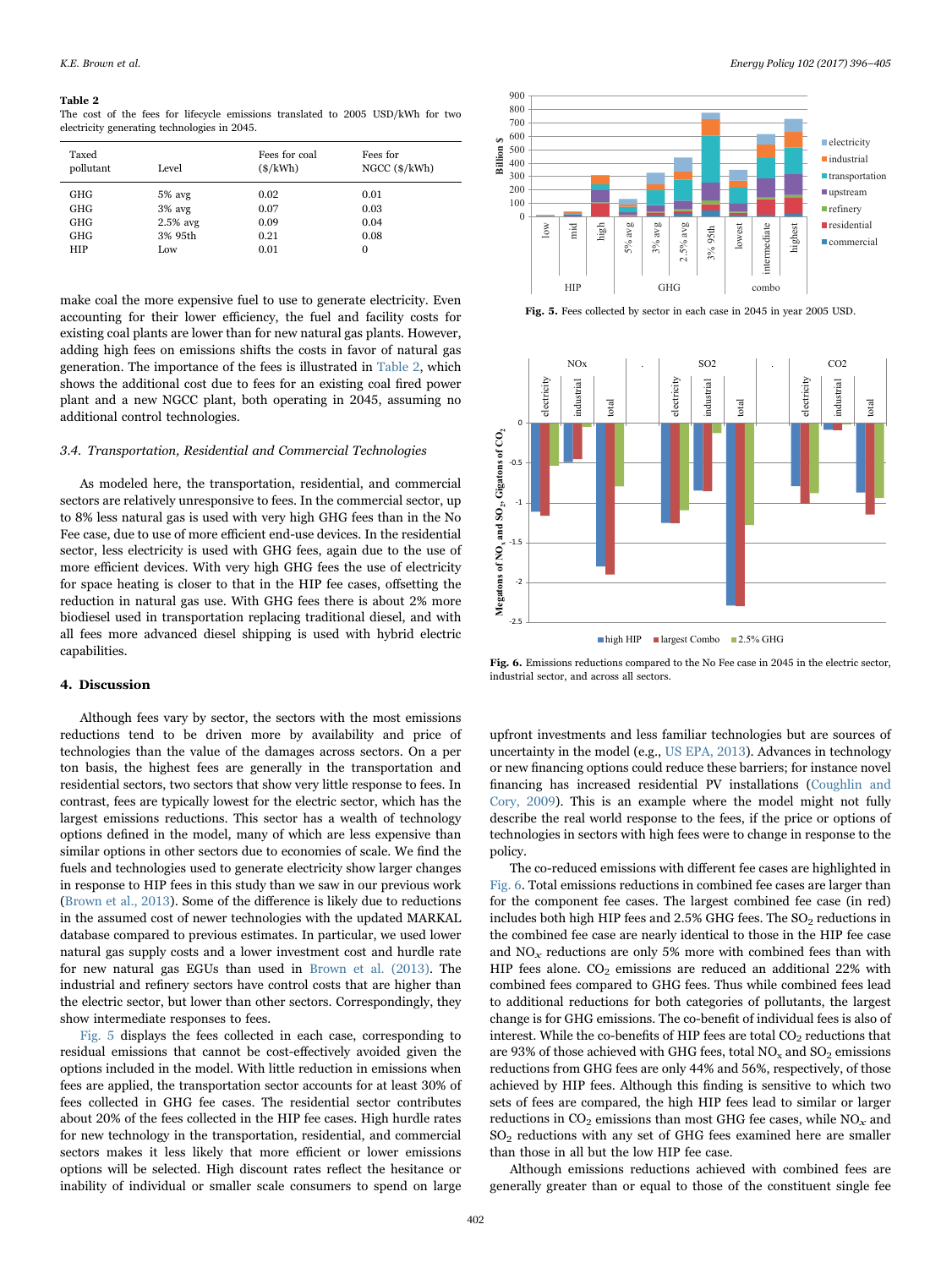The combined fee cases have slightly larger reductions of  $CO<sub>2</sub>$  than either set of fees alone. CCS is not used in any combined fee cases. With combined fees methane emissions are reduced up to 5%, which is less than with GHG fees alone, but avoids the increase seen with HIP fees.

#### 3.2. Industrial sector technologies

In all cases, natural gas and biomass-fired boilers are added in the industrial sector to keep up with increased demand over time. Electricity, LPG, and natural gas use increase to meet additional process heat demand. Increased natural gas, coal, oil, and electricity also help meet increased demand for other industrial energy needs, and oil use increases as a chemical feedstock.

The options for reducing emissions in the industrial sector in MARKAL remain limited, but the additions we made to the model allow for some responses to fees, particularly with boiler and process heat energy uses. Additionally, the "other" energy use category has some flexibility; as HIP fees increase, the use of petroleum coke and coal decreases and the use of electricity and oil increases to maintain the same level of energy provided, see Fig. A.16.

For process heat (Fig. A.13), the main change with fees is for cases with mid or high HIP fees, where coal use is significantly reduced (at most 16% of the base use with high HIP fees or 63% with mid-range fees) and consequently electricity use is increased. The same effect is seen to a much smaller degree for the 3% 95th percentile GHG fee case (63–94% as much coal is used compared to the base case). The case with the lowest combined fees uses slightly more coal than with midrange HIP fees alone, while both combined fee cases with high HIP fees use less coal than with high HIP fees alone. Flat plate solar heat is used to the maximum extent allowed by the constraints in all cases, including the base case. Concentrated solar heat is used to some extent in all cases, with its use increasing with high HIP fees or any GHG fees. Due to constraints, this represents a small fraction of overall energy use. In cases with more concentrated solar, less LPG is used.

Boilers show the largest share of technology changes in the industrial sector in response to fees. As with process heat, coal use decreases with mid- or high HIP fees and 3% 95th percentile GHG fees. Natural gas use increases with all fees, but is lower for the 3% 95th percentile GHG fee case than the 2.5% average case. Efficient natural gas boilers are used most in the high HIP and 3% 95th percentile GHG fee cases. Efficient LPG boilers are used in the base case and the low and mid HIP fee cases through 2040, after which their use trails off. LPG boilers are used less and efficient LPG boilers are not used at all with high HIP fees. Boiler efficiency retrofits for LPG are used for just over half of the LPG boilers in all GHG fee cases. Efficiency retrofits for coal boilers are used in low and mid HIP fee cases, for less than 10% of coal boilers. Up to 9% of the coal boilers are upgraded in the mid-range HIP case, so this case is building new, more efficient coal fired boilers as well as improving existing ones. New upgraded coal boilers are also used in all GHG fee cases, but always at less than 10% of all coal boilers. The use of boilers increases with GHG fees, but the use of fuels for unspecified industrial needs decreases in these cases so this is not an inefficiency, but a shift in energy use that is not apparent from the subset of results presented here. An additional (Fig. A.15) and more detailed discussion of industrial sector control technologies can be found in Appendix A.3.2.

# 3.3. Electric sector technologies

Electricity generation and use increases over time in all cases. In the No Fee case most of the increase is met through an increase in generation with natural gas combined cycle (NGCC) technology. Wind generation increases sharply through 2035 although it remains small in comparison to natural gas. Solar, albeit a small percentage of generation, also increases throughout the time period. The investment cost of wind and solar is projected to come down over time as is the

<span id="page-4-0"></span>![](_page_4_Figure_10.jpeg)

Fig. 4. Fuels and technologies used to generate electricity in 2045 for all fee cases and in 2010 and 2045 for the no fee case. The "other" category includes oil, geothermal, and waste to energy. The lowest combined fee case includes mid-range HIP fees and 3% average GHG fees, the intermediate case includes high HIP and 3% average GHG fees, and the largest case includes high HIP and 2.5% average GHG fees.

investment cost for the most efficient NGCC plants. Hydropower and nuclear generation remain quite constant across time and cases. High hurdle rates are used for nuclear power to represent regulatory and other difficulties of constructing these new facilities combined with their large upfront costs. Investment in new hydroelectric capacity is not allowed in the model due to the difficulty of siting new facilities.

Electricity generation from coal and natural gas show the largest changes with fees ([Fig. 4](#page-4-0)). Compared to the No Fee case, mid-range HIP fees reduce electricity generated from coal by 22% in 2045; high HIP fees reduce it by 98%. Much of this coal is displaced by NGCC. Coal use for electricity generation is reduced by 57% with 3% average GHG fees and by 73% with 2.5% average GHG fees. In the GHG fee cases, more renewable technologies are used, particularly wind, which is used approximately twice as much in the 2.5% GHG fee case as in the No Fee case.

The electricity mix in the case with 3% 95th percentile GHG fees differs from that in other cases, with reduced use of both coal and natural gas. Although natural gas has lower carbon intensity than coal,  $CO<sub>2</sub>$  and methane are still released. With 3% 95th percentile GHG fees, three and a half times more electricity is generated from wind in 2045 compared to the base case, and solar thermal use is up to 10 times greater than in other cases. Solar thermal use increases more than PV, which has a lower capital cost, because solar thermal has a higher capacity factor due to built-in thermal energy storage. Biomass co-fired with coal is also much higher in this case than others, up to 33 times more than in the base case, although this falls off in later years as coal use decreases. This shift away from natural gas and towards a larger increase in renewables with large fees shows that the changes do not scale linearly with fees, as fees beyond a certain level lead to responses that are quite different from those to lower fees.

In the electric sector, controls were applied in response to fees. Fabric filters were applied to reduce PM emissions. FGD (Flue Gas Desulfurization) scrubbers are used to remove  $SO_2$ . As the fees on HIP increase, fewer emissions are removed through control technologies, because they are only available for generation from coal, which decreases as fees increase. One exception to this trend is that SCR is used more in the mid-range HIP fee case than the low fee case. The low fee case uses more of the less efficient SNCR technology. Also, the combined fee cases use fewer controls than HIP fee only cases for the same reason.

The emissions fees are altering the economics of energy use in a complex system of energy prices. Natural gas prices are higher in the case with high HIP fees than in the other cases, due to increased use of natural gas and correspondingly higher costs on the supply curve. Because coal has much higher emissions than natural gas, high fees can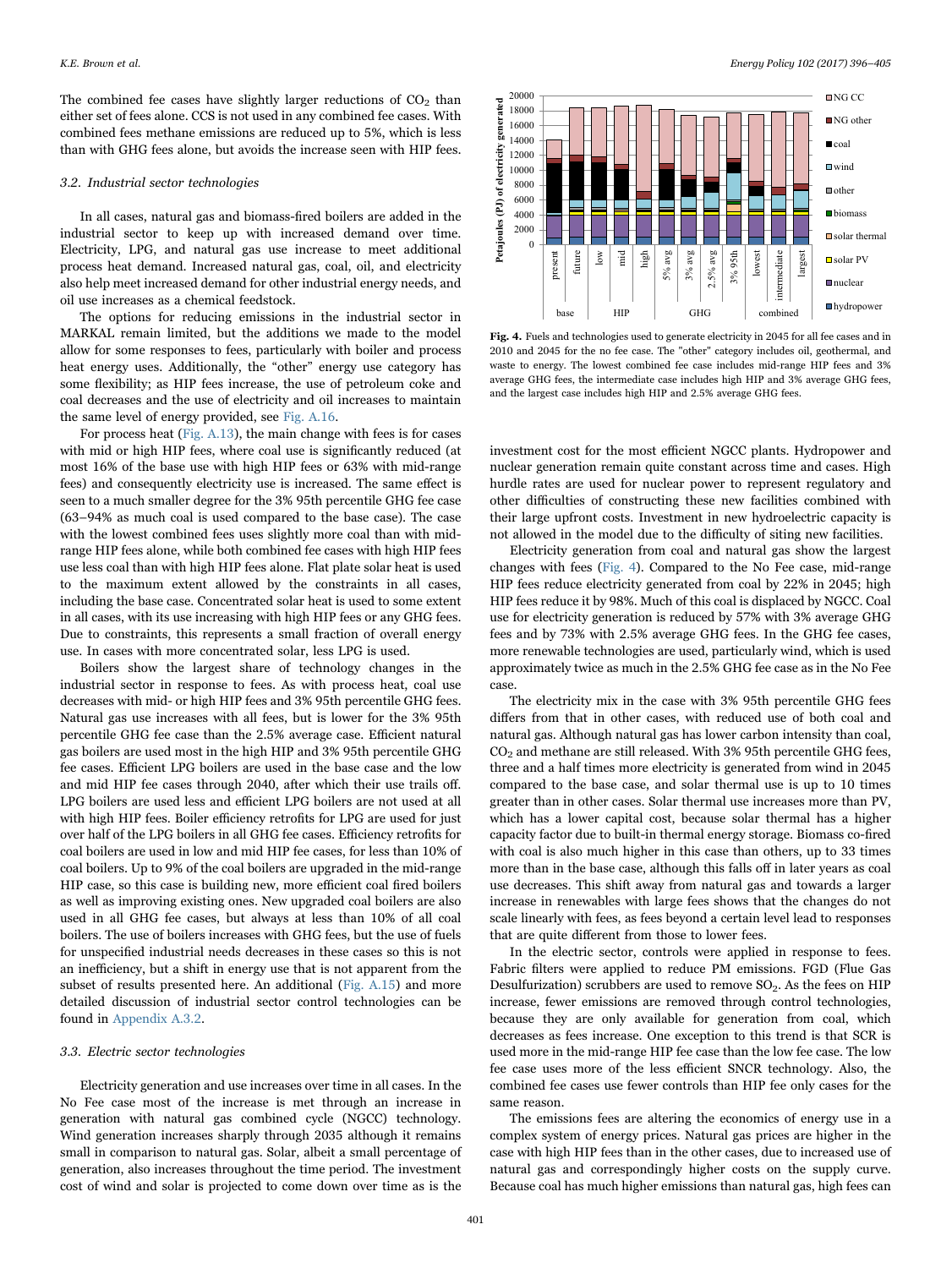by using sector specific damages and a multi-region model.

### <span id="page-5-0"></span>2.2. GHG related damages

Greenhouse gas damages used in this study are from the Social Cost of Carbon (SCC) estimates developed for use in regulatory impact analysis by the US government ([IWG SCC, 2013\)](#page-8-4). The SCC documentation recommends considering the full range of values they report given their numerous associated uncertainties. We have considered all four sets of values, which increase with time and are reported in the Appendix (Table A.1). Fees are applied to  $CO<sub>2</sub>$  and  $CH<sub>4</sub>$ . Values are adjusted for  $CH_4$  using a 100 year global warming potential of 28 ([Myhre et al., 2013\)](#page-8-22). Three sets of fees are determined by averaging results of several models considering different discount rates: 5%, 3% and 2.5%. The fourth set represents the 95th percentile of the ensemble of estimates for the 3% discount rate.

Some studies found GHG damage estimates larger than those used here. [Moore and Diaz \(2015\)](#page-8-23) described how SCC may be underestimated because effects are compounded over time as GDP is reduced due to climate impacts. When [Dietz and Stern \(2015\)](#page-8-24) incorporated endogenous growth into the DICE model, allowed for damages to increase rapidly with respect to temperature, and explored the climatic response to GHG emissions, they found the range of damages exceeds those used here. [Lontzek et al. \(2015\)](#page-8-25) created a stochastic version of DICE and found that carbon costs were higher than when projected deterministically. Also, [Howard \(2014\)](#page-8-26) reported that the SCC is probably biased low because some impacts are not included. [NRC](#page-8-3) [\(2010\)](#page-8-3) found that most variation in marginal damage estimates derives from differences in assumptions of discount rate and the magnitude of damages from climate change, especially whether unlikely but catastrophic effects were considered.

#### 2.3. MARKAL model

We use the MARKAL energy system model to compare the fee scenarios [\(Brown et al., 2013; ETSAP, 1993; Loughlin et al., 2011;](#page-8-6) [Loulou et al., 2004; US EPA, 2013\)](#page-8-6). MARKAL uses linear optimization to determine the lowest cost set of technologies required to meet specified end-use energy demand and constraints such as emissions regulations. All end use demands must be satisfied, through either generation or conservation technologies ([Loulou et al., 2004\)](#page-8-27). MARKAL considers the economic advantages of different technologies. Incorporating external damages as fees ensures that environmental costs are also considered.

We use a modified form of the EPA US 9 region 2014 v 1.1 database ([US EPA, 2013\)](#page-9-5). The database represents the US energy system for the years 2005–2055 in 5 year increments with a system-wide 5% discount rate, based on the "business as usual" (BAU) case in the 2014 Annual Energy Outlook (AEO) ([US EIA, 2014\)](#page-9-6). We used the most recent MARKAL database available, although AEO 2016 [\(Energy Information](#page-8-28) [Administration, 2016\)](#page-8-28) has since been released. The oil prices in AEO 2016 are lower than those in AEO 2014 and natural gas price projections are higher in the more recent version, but both sets of projections are within the range of uncertainty probed by AEO sensitivity cases. The scope of the database extends from resource extraction through refinery and electricity sectors that convert energy to end-use demand in transportation, residential, commercial, and industrial sectors. The database includes projected demand for energy services as well as the existing technologies in each of the nine US census regions. Demand is specified in terms of heat, lighting, and other end use services instead of energy required so that efficiency options are available. The projected demand changes over time based on AEO projections.

The database also defines technologies that are available to install, including both traditional and advanced options. All technologies are defined by capacity, efficiency, cost, and emissions rate. Some technol-

ogies also have defined hurdle rates (typically 5–20%), which are elevated discount rates reflecting financial, behavioral, or non-economic barriers to new technology investments. The database includes investment costs, fuel costs, and operation and maintenance costs. Costs change with time, especially for newer technologies for which learning leads to cost reductions. Energy sources include waste, solar, wind, natural gas, coal, geothermal, hydropower, biomass, nuclear, and oil, with supply curves provided for natural gas, coal, biomass, and oil. Resources and energy are traded between regions over defined, extendable pathways such as transmission lines. Control technologies are also available in the model, including carbon capture and storage (CCS), flue gas desulfurization (FGD), and a variety of PM and NO<sub>x</sub> removal technologies.

The database includes existing regulations. Electric sector  $SO<sub>2</sub>$  and  $NO<sub>x</sub>$  emissions are constrained to comply with the Clean Air Interstate Rule (CAIR) (since replaced by the Cross State Air Pollution Rule, which is similar at the level of resolution represented in the database). Mercury Air Toxics Rule and other existing Clean Air Act-based regulations are represented, along with state renewable fuel standards in place as of 2013. For transportation, compliance with Tier III emissions regulations and Corporate Average Fuel Economy (CAFE) standards of 54.5 mpg (23.2 km/l) by 2025 is required. In the industrial sector, the Industrial, Commercial, Institutional (ICI) boiler Maximum Achievable Control Technology (MACT) rule is represented. New and proposed policies targeting methane emissions from oil and gas extraction ([BLM, 2016; US EPA, 2016](#page-8-29)) are not represented in the database, nor are recent extensions to renewable energy tax credits. The Clean Power Plan is not included in the database, due to its uncertain status, but we compare results for the electricity sector with emissions reductions expected from the Clean Power Plan.

MARKAL's flexibility and completeness make it well suited for this study. However, while MARKAL can determine types of responses to fees that might be likely, including whether and how emissions are reduced and potential for co-benefits or dis-benefits, the results should not be interpreted as forecasts. Although technological learning is incorporated into future cost and performance projections, MARKAL is not designed to determine how novel or disruptive technologies might contribute to the energy system; emissions fees could spur innovation in technologies that are not represented in the model. Furthermore, certain sectors may not have enough technologies modeled to respond to fees even if such options could become available in the real world. This could occur if newer financing or technology options gain traction in sectors such as residential, commercial, and transportation. MARKAL provides a picture of possible responses to emissions fees and shows that emissions reductions to a certain level are possible, but results do not show the only possible pathway to emissions reductions.

# 2.4. MARKAL database changes

# 2.4.1. Emissions

Starting from the EPA US 9 region database described above, we modify the database to aid analysis of possible methods of reducing emissions. A comparison of the EPA base case with the modified base case is presented in Appendix A.2. Additional emissions tracking parameters are added to analyze emissions from each sector. We improve treatment of upstream emissions by adding previously uncounted emissions, including  $CO<sub>2</sub>$  uptake for biomass production, and adding the ability to track upstream emissions separately (Table A.2).

# 2.4.2. Industrial sector changes

Most of our changes to the EPA database are for the industrial sector, because many technologies that could be used to reduce emissions in this sector are not included in the original EPA database. That database has different fuel options available to meet industrial heat and energy demands, but no emissions control technologies for the industrial sector and efficiency improvements only for natural gas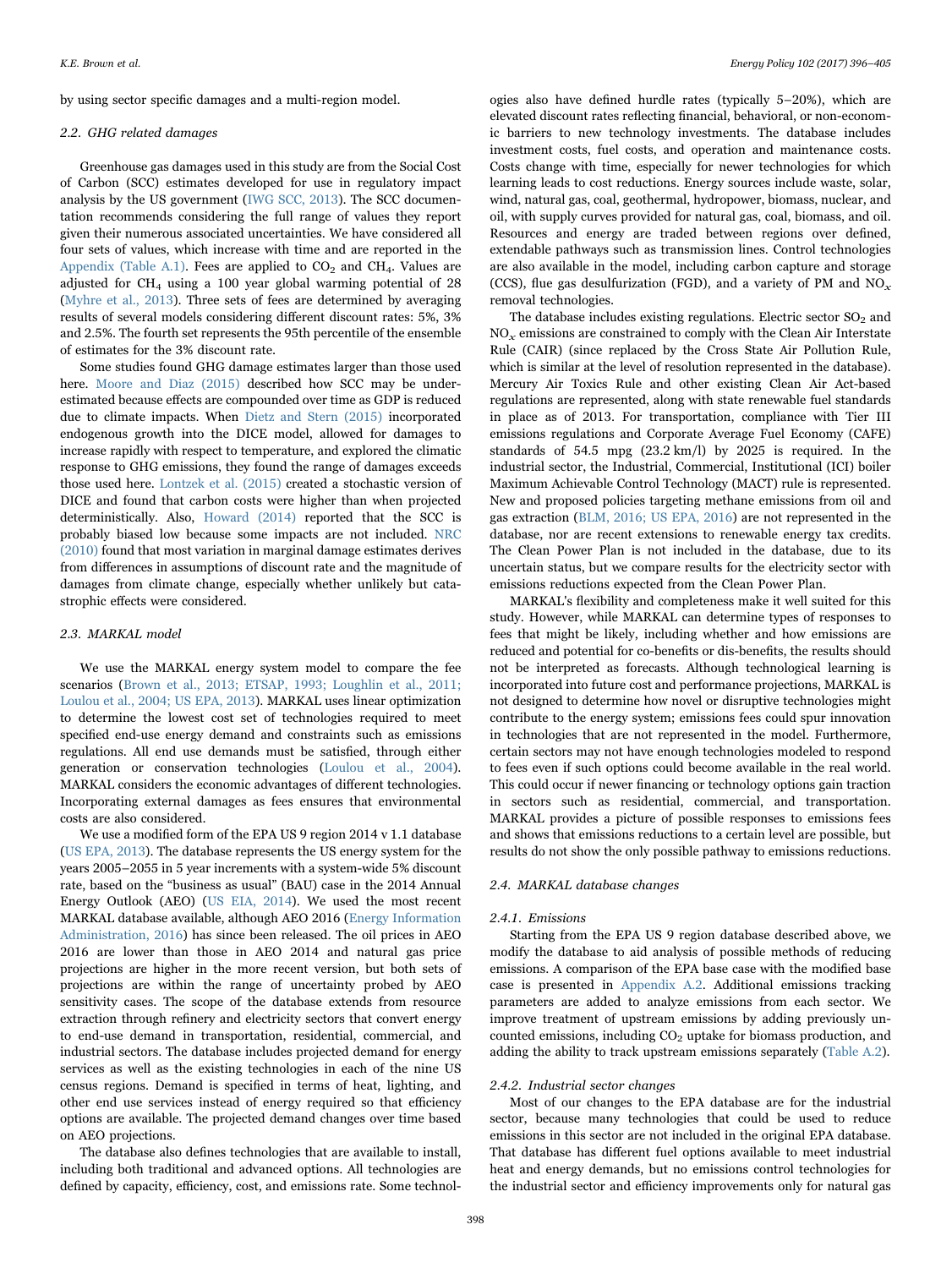<span id="page-6-1"></span>![](_page_6_Figure_1.jpeg)

Fig. 1. Total fuel used or electricity produced by each sector across time in the base case as a proxy for increase in demand for energy services. Roadway vehicle miles traveled is expected to increase 43% in all MARKAL cases from 2015 to 2055, but transportation fuel use is mitigated by increased efficiency.

boilers. It is not possible to represent the full range of methods available to reduce emissions in this highly varied sector, as some options are only available for small subsectors of industrial energy use.

For this study, we expand the technologies modeled to create a representative picture of the available responses (i.e., fuel switching, efficiency improvements and control technologies), which allows us to better analyze which emissions reduction techniques might be important. We add the option of improving boiler efficiency by one percentage point at an associated capital cost of 1.082 million USD per PJ ([US EPA, 2010](#page-9-7)) for boilers. Standard and efficient options are available for all boilers, but the EPA database defines both options for natural gas. Control technologies are added to boiler and process heat energy use based on CoST modeling ([Misenheimer et al., 2010\)](#page-8-30).<sup>1</sup> [For](#page-6-0) boilers, two levels of  $NO<sub>x</sub>$  controls and one level of  $SO<sub>2</sub>$  control are added. For process heat, options are added to control  $SO_2$ , PM and  $NO<sub>x</sub>$ . All controls become available in 2015 with a 40-year lifetime. Penetration of controls is constrained to at most 80% of the possible level. For boilers subject to boiler MACT regulations or for which other controls are assumed in the EPA database, additional controls are not modeled on affected pollutants, with the exception that in some cases Low  $NO<sub>x</sub>$  Burners (LNB) exist for boilers but selective catalytic reduction (SCR) and selective non-catalytic reduction (SNCR) controls could still be applied. No PM controls are added to boilers because they have already been feasibly used to comply with the MACT regulations. No VOC controls are added because controllable sources either are not part of the energy system or controllable processes not explicitly defined in MARKAL.

For refineries, new control options are added using performance and cost estimates from the Mid-Atlantic Regional Air Management Association ([MARAMA, 2007\)](#page-8-31). A wet scrubber provides combined control of  $SO_2$  and PM; two  $NO_x$  reduction options are added, and advanced leak detection and repair techniques are represented to reduce VOC emissions.

Although the US currently does not utilize much solar heat in the industrial sector, other countries have found solar energy to be a cost efficient option [\(Islam et al., 2013\)](#page-8-32). We define a flat plate solar technology available only for the food sector based on temperature requirements. We add the option of using parabolic trough technology for several industrial subsectors. Hurdle rates for solar heat were set to 20%.

We also added CCS options for cement process heat. CCS is included in the original database only for electricity generation. Emissions for cement process heat are also altered to account for the

large portion of  $CO<sub>2</sub>$  that occurs due to calcination in addition to emissions from fuel combustion, because these emissions can alter the economics of using the controls.

#### 2.4.3. Other changes

Constraints are added to retire coal fired power plants after operation for about 75 years. The  $CO<sub>2</sub>$  removal efficiency is lowered for biomass Integrated Gasification Combined Cycle with CCS based on the kg C/kWh rate given in [Rhodes and Keith \(2005\)](#page-8-33). The costs for solar photovoltaic electricity are lowered based on an NREL report ([Black and Veatch, 2012](#page-8-34)), and the cost of new electricity transmission is increased ([NREL, 2012\)](#page-8-35). Our updates are similar to those made in AEO 2016 ([Energy Information Administration, 2016](#page-8-28)) in assuming reduced costs for solar energy compared to the original EPA database.

# 2.5. Scenario description

We run ten fee cases and a no fee (base) case. Three HIP fee cases and four GHG fee cases are run using the fees in [Table 1](#page-2-0) and Table A.1. Three combined fee cases are run, one with mid-range HIP fees and 3% average GHG fees (lowest combined fee case), one with high HIP fees and 3% average GHG fees (intermediate combined fee case), and one with high HIP fees and 2.5% average GHG fees (largest combined fee case). Fees start in 2015 in all cases. In some figures, base case results are presented for 2010 to show the pre-fee level and 2045 to compare to the other results.

#### 2.6. Current energy system and business as usual demand for energy

The US currently uses mostly coal and natural gas to generate electricity. While many technologies are in place to reduce HIP emissions, more stringent control technologies are available. The industrial sector uses mostly natural gas with some actions taken to reduce emissions, but again further reductions are possible. The transportation sector uses mostly gasoline and diesel fuel with extensive emissions controls. Further emissions reductions could be achieved using advanced technologies, including fuel cell and electric vehicles. There is increasing demand for energy services in all sectors as population is expected to increase. Reflecting this increase, [Fig. 1](#page-6-1) shows energy use or electricity production in the base case. For sectors like transportation, increasing demand for energy services (e.g., vehicle miles traveled) is offset over time by improved energy efficiency.

#### 3. Results

#### 3.1. Emissions

Despite increased demand, emissions of HIPs decrease over time due to existing control requirements for transportation and electric sector emissions (see Figs. A.3–A.6). NO<sub>x</sub> emissions reduce 39% from 2010 levels by 2045 in the base case. This is achieved by a 64% reduction in transportation  $NO_x$  and a 30% reduction in electric sector  $NO<sub>x</sub>$ , despite a 33% increase in industrial  $NO<sub>x</sub>$ . PM<sub>2.5</sub> emissions are 21% lower in 2045 in spite of a 54% increase in industrial emissions, due to a 63% and 70% reduction in transportation and electric sector emissions, respectively. Base case  $SO_2$  emissions in 2045 are 52% less than in 2010. Although industrial emissions increase 22% in this time period, electric sector emissions decrease 75%. VOC emissions are 31% lower in 2045, mostly due to a 74% decrease in transportation VOC emissions.

When considering either HIP or GHG fee-driven scenarios, we find  $NO<sub>x</sub>$  emissions reductions from fees [\(Fig. 2](#page-1-0) and A.8) are greatest in the electric sector, followed by the industrial sector. Electric sector emissions decrease by a few percent with low HIP fees, 11–33% with midrange fees, and up to 82% with high HIP fees. With mid-range or high HIP fees, refinery  $NO_x$  emissions decrease by 56% compared to the

<span id="page-6-0"></span><sup>1</sup> CoST modeling performed by Julia Gamas at the EPA.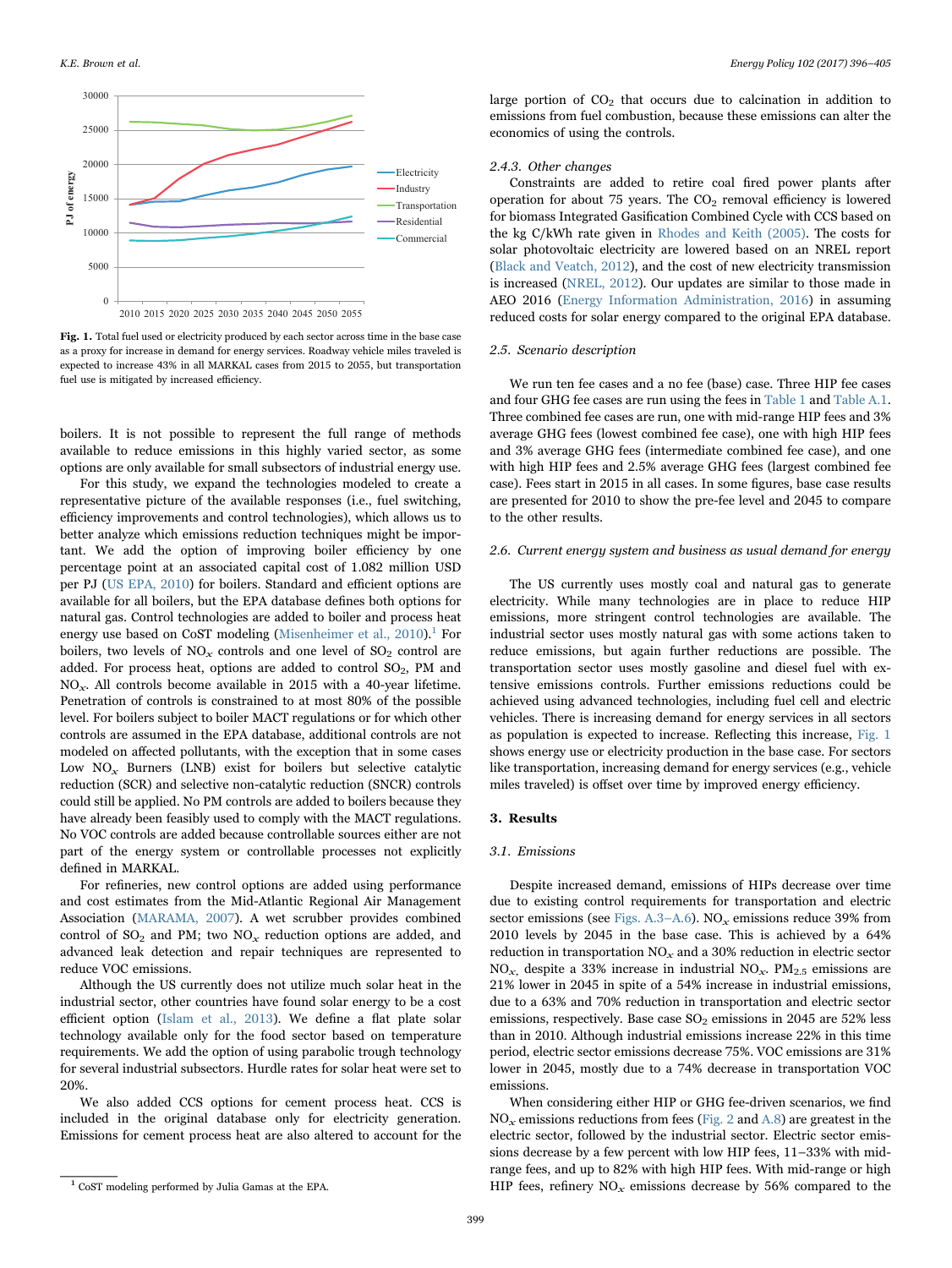cases, the methods of reducing emissions sometimes shift. In combined fee cases, less use is made of emissions control technologies and more reductions are achieved through efficiency or fuel switching, which typically reduce all emissions instead of a subset. For instance, fewer industrial controls are used in the combined fee cases, but more electricity is generated using wind so that total HIP emissions are reduced. The involvement of two different sectors in this change between the combined and HIP fee cases shows that there is interplay in where emissions reductions occur, and that including more sectors leads to more options for emissions reduction.

It is of interest to compare the results from this study to expectations for the US EPA's Clean Power Plan (CPP), which aims to reduce  $CO<sub>2</sub>$  emissions from electricity generation by 32% from 2005 levels by 2030 ([US EPA, 2015\)](#page-9-8). Our study suggests a similar reduction could be achieved with a fee level between the 5% average and 3% average GHG fees, which respectively reduce  $CO<sub>2</sub>$  from the electric sector by 23% and 42% from 2005 levels in 2030. Similar  $CO<sub>2</sub>$  reductions are also reached in the mid and high HIP fee cases. The  $SO<sub>2</sub>$  emissions from the electric sector are lower than those estimated to result from the CPP in all the fee cases considered here except those with low HIP fees and 5% GHG fees. However, only the mid- and high- HIP fee cases achieve lower electric sector  $NO<sub>x</sub>$  emissions than expected as CPP co-benefits.

While this analysis advances understanding of cross-sectoral implications of accounting for external costs in the energy system, uncertainties in the analysis should be recognized in considering the results. There are uncertainties in the damage estimates on which the fees are based; we thus consider a range of fees but recognize that to implement a damage-based fee careful consideration should be paid to what fee level is chosen. Actual damages vary with location of the emissions, and will also change over time with changes in population demographics, baseline health status, and other factors. Estimates of marginal damages should be revisited as population and emissions sources change. The marginal damage literature continues to expand, including improved spatial specificity [\(Heo et al., 2016\)](#page-8-36) and values analogous to SCC for a broader range of pollutants [\(Shindell, 2015;](#page-8-37) [IWG SCGHG, 2016](#page-8-37)). Knowledge of the relationship between air quality and health is also expanding, and future damage estimates should account for evolving research on air pollution exposure such as the impact of  $PM_{2.5}$  on preterm birth [\(Sun et al., 2015](#page-9-9)), potential links of  $PM_{2.5}$  and  $NO_x$  with diabetes [\(Wolf et al., 2016\)](#page-9-10), and revised estimates of O3 related mortality [\(Turner et al., 2016](#page-9-11)). Although we have modified the MARKAL database to better represent the suite of fuel and technology options available, there are still limitations in that representation. There are inherent uncertainties in projecting demand, technologies, and costs for the future, as well as modeling an energy system given coarse temporal resolution. For future modeling applications, the MARKAL database should incorporate the changes made here as well as additional information about newer technologies as it becomes available. Additionally, the representation of the industrial sector can be further refined and options for reducing upstream emissions can be modeled. Improved spatial resolution in both fees and MARKAL would be possible and could generate more informative results as well.

# 5. Conclusions and policy implications

In this study we model the effect of damage-based fees in the US energy system with the objective of accounting for health and climate costs in planning the least-cost means to provide energy. Fees are applied to emissions of health impacting pollutants (HIPs) and GHGs both separately and in combination. All fee cases lead to emissions reductions, but the degree of reduction and the technologies used to achieve those reductions differs for different fees studied. HIP emissions decrease over time in all cases, including the base case, and decrease as HIP fees increase. The decrease in emissions over time in the base case is due to existing policies to reduce emissions. Emissions

control technologies are important in responding to HIP fees. Energy efficiency tends to be more important for cases with GHG fees. Less total electricity is produced in GHG fee cases than other cases, with most of the reduction in demand coming from the industrial sector followed by the residential sector.

Although the 3% 95th percentile GHG fees lead to larger reductions in targeted emissions than the next largest fees (2.5%), there are more HIP emissions in the former case (Figs. A.8–A.11). This is due to a shift away from natural gas and an increase in biomass combustion with the highest GHG fees, demonstrating that the response to different levels of fees is more complicated than a simple scaling. The use of CCS also decreases co-benefits because this technology greatly reduces overall efficiency of the electricity generation system, leading to an increase in pollutants other than  $CO<sub>2</sub>$ . This reversal of co-benefits for the highest GHG fees shows that it is important to consider all effects of interest for each policy proposal. The reduced use of natural gas in this case shows that upstream emissions should not be neglected. While upstream emissions can be harder to calculate and measure, applying a fee that captures damages related to upstream emissions should be considered for fuel purchases or technology investments.

Emissions reductions in combined fee cases are achieved using different strategies than those used in corresponding GHG and HIP fee cases. Coordinated GHG and HIP fee policies should be considered to optimize their combined effect. On a percentage basis, the HIP emissions reduction co-benefits with GHG fees are much smaller than the GHG emissions reduction co-benefits with HIP fees. This suggests that GHG emissions need to be explicitly targeted to achieve reductions, but as discussed in [Section 2.2](#page-5-0) it is possible that the range of GHG fees used here underestimates damages.

Emissions are reduced most from the electricity sector, despite the low per ton damages compared to other sectors. This supports initial regulatory action directed at the electric sector, and the large modeled response in the industrial sector indicates that might be a target for future emissions policy. It may also be that fees are not the ideal policy mechanism for targeting other sectors. For some sectors, high discount rates on investment in new technologies mean that a fee targeting emissions may not be large enough to overcome investment barriers required to respond to the fees. Alternative policy mechanisms employing fees or subsidies on purchase price of vehicles or residential and commercial technologies based on projected lifetime emissions should be considered for the transportation, residential, and commercial sectors.

Damage based emissions fees lead to reduced emissions, but the degree of reduction and pollutants reduced depends on the specific fees. Targeting all pollutants of interest will ensure those pollutants are reduced, whereas optimal emissions levels may not be reached if policies rely on co-benefits to produce emissions reductions for some species. In addition to analyzing the effect of fees on the energy system, the results of these model cases also point to cost-effective sources of future emissions reductions. These opportunities include potential emissions reductions in the industrial sector and upstream emissions from fuel extraction and processing. Finding emission reductions with damage-based fees shows that there are additional measures that can be taken with benefits that outweigh the additional cost of new technologies.

# Funding

This work was supported by the NASA Applied Sciences Program (Grant no. NNX11AI54G); and a University of Colorado seed grant from the Renewable and Sustainable Energy Institute.

#### Acknowledgements

This work was enhanced by comments from Michael Hannigan, Shelly Miller, and Greg Frost. Dan Loughlin, Jeff McLeod, and Azadeh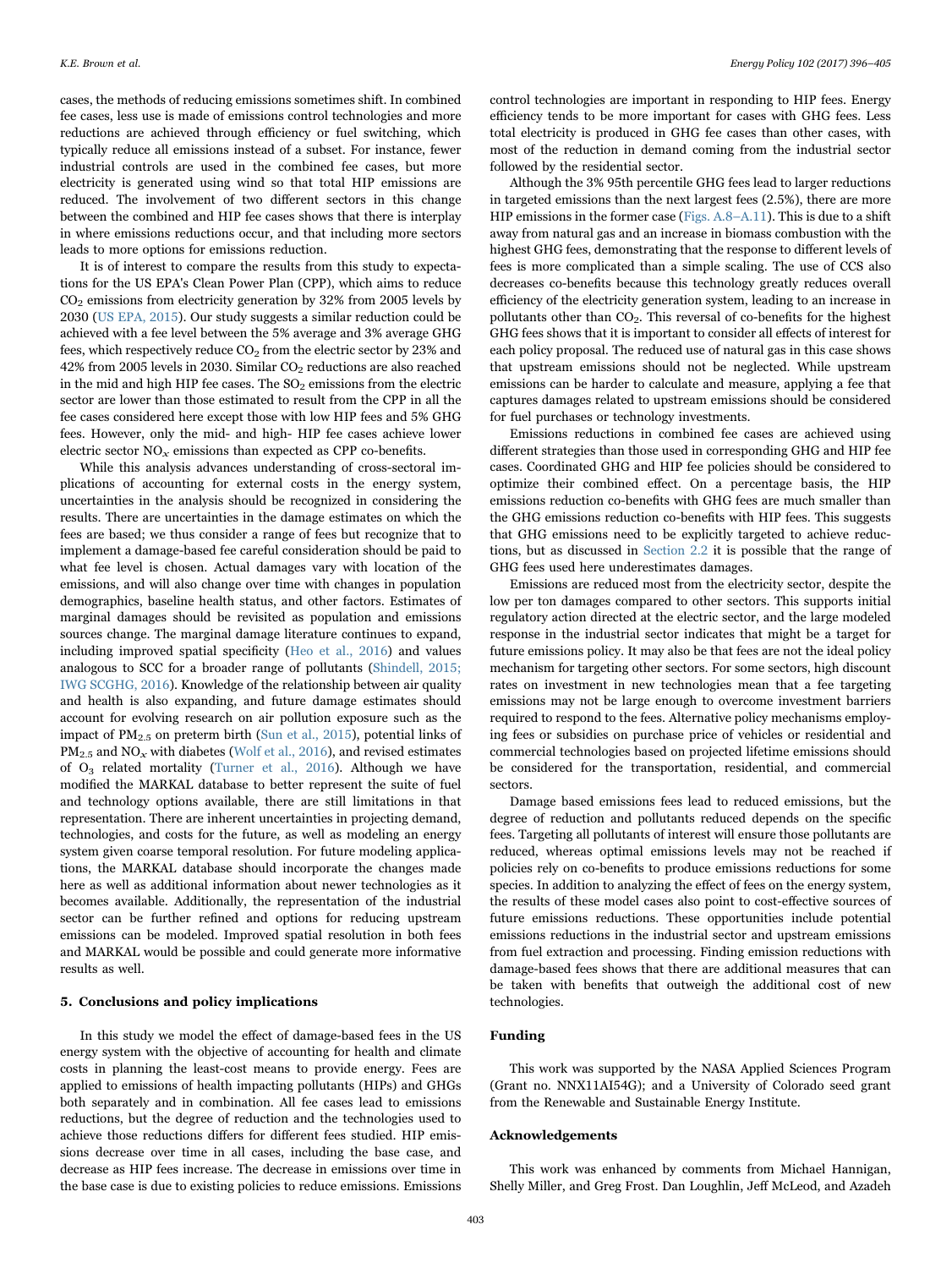Keshavarzmohammadian provided assistance in using and modifying the MARKAL model.

# Appendix A. Supplementary material

Supplementary data associated with this article can be found in the online version at [doi:10.1016/j.enpol.2016.12.052.](http://dx.doi.org/10.1016/j.enpol.2016.12.052)

#### References

- <span id="page-8-29"></span>(BLM), 2016. Bureau of Land Management, Interior. Waste Prevention, Production Subject to Royalties, and Resource Conservation, RIN 1004-AE14.
- <span id="page-8-4"></span>(IWG SCC), 2013. Interagency working group on social cost of carbon. Technical Support Document: Technical Update of the Social Cost of Carbon for Regulatory Impact Analysis Under Executive Order 12866.
- (IWG SCGHG), 2016. Interagency working group on the social cost of greenhouse gases, United States Government. Addendum to Technical Support Document on Social Cost of Carbon for Regulatory ImpactAnalysis under Executive Order 12866: Application of the Methodology to Estimate the Social Cost of Methane and the Social Cost of Nitrous Oxide (Addendum), Social Cost. United States Government, Wasington, DC, USA.
- <span id="page-8-13"></span>(OAQPS), 2015. Office of air quality planning and standards, U.E. 2011 National Emissions Inventory Data and Documentation [WWW Document]. 〈[https://www3.](http://https://www3.epa.gov/ttnchie1/net/2011inventory.html) [epa.gov/ttnchie1/net/2011inventory.html](http://https://www3.epa.gov/ttnchie1/net/2011inventory.html)〉 (accessed 4.3.16).
- <span id="page-8-34"></span>[Black, Veatch, 2012. Cost and Performance Data for Power Generation Technologies.](http://refhub.elsevier.com/S0301-16)30716-sbref1) [National Renewable Energy Laboratory, Golden, CO](http://refhub.elsevier.com/S0301-16)30716-sbref1).
- <span id="page-8-6"></span>Brown, K.E., Henze, D.K., Milford, J.B., 2013. Accounting for climate and air quality damages in future U.S. electricity generation scenarios. Environ. Sci. Technol. 47, 3065–3072. <http://dx.doi.org/10.1021/es304281g>.
- <span id="page-8-20"></span>Buonocore, J.J., Dong, X., Spengler, J.D., Fu, J.S., Levy, J.I., 2014. Using the community multiscale air quality (CMAQ) model to estimate public health impacts of PM2.5 from individual power plants. Environ. Int. 68, 200–208. [http://dx.doi.org/](http://dx.doi.org/10.1016/j.envint.2014.03.031) [10.1016/j.envint.2014.03.031.](http://dx.doi.org/10.1016/j.envint.2014.03.031)
- <span id="page-8-10"></span>Chen, Y.-L., Shih, Y.-H., Tseng, C.-H., Kang, S.-Y., Wang, H.-C., 2013. Economic and health benefits of the co-reduction of air pollutants and greenhouse gases. Mitig. Adapt Strateg. Glob. Change 18, 1125–1139. [http://dx.doi.org/10.1007/s11027-](http://dx.doi.org/10.1007/s11027-012-9413-3) [012-9413-3](http://dx.doi.org/10.1007/s11027-012-9413-3).
- <span id="page-8-21"></span>[Coughlin, J., Cory, K., 2009. Solar Photovoltaic Financing: residential Solar Deployment](http://refhub.elsevier.com/S0301-16)30716-sbref5) [\(No. NREL/TP-6A2-44853\), Innovation for Our Energy Future. National Renewable](http://refhub.elsevier.com/S0301-16)30716-sbref5) [Energy Laboratory, Golden, CO.](http://refhub.elsevier.com/S0301-16)30716-sbref5)
- <span id="page-8-24"></span>Dietz, S., Stern, N., 2015. Endogenous growth, convexity of damage and climate risk: how Nordhaus' framework supports deep cuts in carbon emissions. Econ. J. 125, 574–620. [http://dx.doi.org/10.1111/ecoj.12188.](http://dx.doi.org/10.1111/ecoj.12188)
- <span id="page-8-9"></span>Driscoll, C.T., Buonocore, J.J., Levy, J.I., Lambert, K.F., Burtraw, D., Reid, S.B., Fakhraei, H., Schwartz, J., 2015. US power plant carbon standards and clean air and health co-benefits. Nat. Clim. Change 5, 535–540. [http://dx.doi.org/10.1038/](http://dx.doi.org/10.1038/nclimate2598) [nclimate2598](http://dx.doi.org/10.1038/nclimate2598).
- <span id="page-8-28"></span>Energy Information Administration, 2016. Annual Energy Outlook 2016, Annual Energy Outlook.
- ETSAP, 1993. Markal Demystified Appendix A to Annex IV.
- <span id="page-8-16"></span>Fann, N., Fulcher, C.M., Hubbell, B.J., 2009. The influence of location, source, and emission type in estimates of the human health benefits of reducing a ton of air pollution. Air Qual., Atmos. Health 2, 169–176. [http://dx.doi.org/10.1007/s11869-](http://dx.doi.org/10.1007/s11869-009-0044-0) [009-0044-0](http://dx.doi.org/10.1007/s11869-009-0044-0).
- <span id="page-8-17"></span>Fann, N., Baker, K.R., Fulcher, C.M., 2012. Characterizing the PM2.5-related health benefits of emission reductions for 17 industrial, area and mobile emission sectors across the U.S. Environ. Int. 49, 141–151. [http://dx.doi.org/10.1016/](http://dx.doi.org/10.1016/j.envint.2012.08.017) [j.envint.2012.08.017](http://dx.doi.org/10.1016/j.envint.2012.08.017).
- <span id="page-8-19"></span>Fraas, A., Lutter, R., 2013. Uncertain benefits estimates for reductions in fine particle concentrations. Risk Anal. 33, 434–449. [http://dx.doi.org/10.1111/j.1539-](http://dx.doi.org/10.1111/j.1539-6924.2012.01883.x) [6924.2012.01883.x.](http://dx.doi.org/10.1111/j.1539-6924.2012.01883.x)

<span id="page-8-36"></span>Heo, J., Adams, P.J., Gao, H.O., 2016. Public health costs of Primary PM2.5 and Inorganic PM2.5 Precursor Emissions in the United States. Environ. Sci. Technol. 50, 6061–6070. <http://dx.doi.org/10.1021/acs.est.5b06125>.

- <span id="page-8-26"></span>Howard, P., 2014. Omitted Damages: What's Missing From the Social Cost of Carbon – the Cost of Carbon Pollution. The Cost of Carbon Project.
- <span id="page-8-32"></span>Islam, M.R., Sumathy, K., Ullah Khan, S., 2013. Solar water heating systems and their market trends. Renew. Sustain. Energy Rev. 17, 1–25. [http://dx.doi.org/10.1016/](http://dx.doi.org/10.1016/j.rser.2012.09.011) [j.rser.2012.09.011.](http://dx.doi.org/10.1016/j.rser.2012.09.011)

<span id="page-8-7"></span>Jenkins, J.D., 2014. Political economy constraints on carbon pricing policies: what are the implications for economic efficiency, environmental efficacy, and climate policy design? Energy Policy 69, 467–477. [http://dx.doi.org/10.1016/j.enpol.2014.02.003.](http://dx.doi.org/10.1016/j.enpol.2014.02.003)

- <span id="page-8-11"></span>Kesicki, F., Yanagisawa, A., 2014. Modelling the potential for industrial energy efficiency in IEA's World energy Outlook. Energy Effic. 8, 155–169. [http://dx.doi.org/](http://dx.doi.org/10.1007/s12053-014-9273-7) [10.1007/s12053-014-9273-7](http://dx.doi.org/10.1007/s12053-014-9273-7).
- <span id="page-8-2"></span>[Kirtman, B., Power, S.B., Adedoyin, A.J., Boer, G.J., Bojariu, R., Camilloni, I., Doblas-](http://refhub.elsevier.com/S0301-16)30716-sbref15)[Reyes, F., Fiore, A.M., Kimoto, M., Meehl, G., Prather, M., Sarr, A., Schar, C., Sutton,](http://refhub.elsevier.com/S0301-16)30716-sbref15) [R., van Oldenborgh, G.J., Vecchi, G., Wang, H.-J., 2013. Near-term climate change:](http://refhub.elsevier.com/S0301-16)30716-sbref15) [projections and predictability. In: Plattner, G.K., Tignor, M., Allen, S.K., Boschung,](http://refhub.elsevier.com/S0301-16)30716-sbref15) [J., Nauels, A., Xia, Y., Bex, V., Midgley, P., Stocker, T.F., Quin, D. \(Eds.\), Climate](http://refhub.elsevier.com/S0301-16)30716-sbref15) [Change 2013: The Physical Science Basis. Conribution of Working Group I to the](http://refhub.elsevier.com/S0301-16)30716-sbref15) [Fifth Assessment Report of the Intergovernmental Panel on Climate Change. .](http://refhub.elsevier.com/S0301-16)30716-sbref15) [Cambridge University Press, Cambridge, UK and New York, NY, USA](http://refhub.elsevier.com/S0301-16)30716-sbref15).
- <span id="page-8-5"></span>Klaassen, G., Riahi, K., 2007. Internalizing externalities of electricity generation: an analysis with MESSAGE-MACRO. Energy Policy 35, 815–827. [http://dx.doi.org/](http://dx.doi.org/10.1016/j.enpol.2006.03.007) [10.1016/j.enpol.2006.03.007.](http://dx.doi.org/10.1016/j.enpol.2006.03.007)
- Kleeman, M.J., Zapata, C., Stilley, J., Hixson, M., 2013. PM2.5 co-benefits of climate change legislation part 2: California governor's executive order S-3-05 applied to the transportation sector. Clim. Change 117, 399–414. [http://dx.doi.org/10.1007/](http://dx.doi.org/10.1007/s10584-012-0546-x) [s10584-012-0546-x.](http://dx.doi.org/10.1007/s10584-012-0546-x)

<span id="page-8-0"></span>[Krewski, D., Jerret, M., Burnett, R.T., Ma, R., Hughes, E., Yuanli, S., Turner, M., Pope,](http://refhub.elsevier.com/S0301-16)30716-sbref18) [C.A., III, Thurston, G.D., Calle, E.E., Thun, M.J., 2009. Extended Follow-Up and](http://refhub.elsevier.com/S0301-16)30716-sbref18) [Spatial Analysis of the American Cancer Society Study Linking Particulate Air](http://refhub.elsevier.com/S0301-16)30716-sbref18) [Pollution and Mortality. The Health E](http://refhub.elsevier.com/S0301-16)30716-sbref18)ffects Institute, Boston, Massachusetts.

<span id="page-8-12"></span>Leinert, S., Daly, H., Hyde, B., Gallachóir, B.Ó., 2013. Co-benefits? Not always: quantifying the negative effect of a  $CO<sub>2</sub>$ -reducing car taxation policy on NOx emissions. Energy Policy 63, 1151–1159. [http://dx.doi.org/10.1016/](http://dx.doi.org/10.1016/j.enpol.2013.09.063) [j.enpol.2013.09.063](http://dx.doi.org/10.1016/j.enpol.2013.09.063).

- <span id="page-8-25"></span>Lontzek, T.S., Cai, Y., Judd, K.L., Lenton, T.M., 2015. Stochastic integrated assessment of climate tipping points indicates the need for strict climate policy. Nat. Clim. Change 5, 441–444. [http://dx.doi.org/10.1038/nclimate2570.](http://dx.doi.org/10.1038/nclimate2570)
- Loughlin, D.H., Benjey, W.G., Nolte, C.G., 2011. ESP v1.0: methodology for exploring emission impacts of future scenarios in the United States. Geosci. Model Dev. 4, 287–297. <http://dx.doi.org/10.5194/gmd-4-287-2011>.
- <span id="page-8-27"></span>Loulou, R., Goldstein, G., Noble, K., 2004. Documentation for the MARKAL Family of Models [WWW Document]. 〈<http://www.etsap.org/documentation.asp>〉 (accessed 9. 23.10).
- <span id="page-8-1"></span>Mar, T.F., Larson, T.V., Stier, R.A., Claiborn, C., Koenig, J.Q., 2004. An analysis of the association between respiratory symptoms in subjects with asthma and daily air pollution in Spokane, Washington. Inhal. Toxicol. 16, 809–815. [http://dx.doi.org/](http://dx.doi.org/10.1080/08958370490506646) [10.1080/08958370490506646.](http://dx.doi.org/10.1080/08958370490506646)
- <span id="page-8-31"></span>MARAMA, 2007. Assessment of Control Technology Options for Petroleum Refineries in teh Mid-Atlantic Region. Mid-Atlantic Regional Air Management Association.
- Melo, C.A. de, Jannuzzi, G. de M., 2015. Cost-effectiveness of  $CO<sub>2</sub>$  emissions reduction through energy efficiency in Brazilian building sector. Energy Effic. 8, 815–826. [http://dx.doi.org/10.1007/s12053-014-9322-2.](http://dx.doi.org/10.1007/s12053-014-9322-2)
- <span id="page-8-30"></span>[Misenheimer, D., Weatherhead, D., Sorrels, L., 2010. Control Strategy Tool \(CoST\). EPA](http://refhub.elsevier.com/S0301-16)30716-sbref24) [health and environmental impacts division. EPA Health Environ. Impacts Div.](http://refhub.elsevier.com/S0301-16)30716-sbref24).
- <span id="page-8-23"></span>Moore, F.C., Diaz, D.B., 2015. Temperature impacts on economic growth warrant stringent mitigation policy. Nat. Clim. Change 5, 127–131. [http://dx.doi.org/](http://dx.doi.org/10.1038/nclimate2481) [10.1038/nclimate2481.](http://dx.doi.org/10.1038/nclimate2481)
- <span id="page-8-15"></span>Muller, N.Z., Mendelsohn, R., 2007. Measuring the damages of air pollution in the United States. J. Environ. Econ. Manag. 54, 1–14. [http://dx.doi.org/10.1016/](http://dx.doi.org/10.1016/j.jeem.2006.12.002) [j.jeem.2006.12.002](http://dx.doi.org/10.1016/j.jeem.2006.12.002).
- <span id="page-8-14"></span>Muller, N.Z., Mendelsohn, R., Nordhaus, W., 2011. Environmental accounting for pollution in the United States economy. Am. Econ. Rev. 101, 1649–1675. [http://](http://dx.doi.org/10.1257/aer.101.5.1649) [dx.doi.org/10.1257/aer.101.5.1649](http://dx.doi.org/10.1257/aer.101.5.1649).
- <span id="page-8-8"></span>Murray, B.C., Pizer, W.A., Ross, M.T., 2015. Regulating existing power plants under the U.S. Clean Air Act: Present and future consequences of key design choices. Energy Policy 83, 87–98. <http://dx.doi.org/10.1016/j.enpol.2015.03.028>.
- <span id="page-8-22"></span>[Myhre, G., Shindell, D., Breon, F.M., Collins, W., Fuglestvedt, J., Huang, J., Koch, D.,](http://refhub.elsevier.com/S0301-16)30716-sbref29) [Lamarque, J.-F., Lee, D., Mendoza, B., Nakajima, T., Robock, A., Stephens, G.,](http://refhub.elsevier.com/S0301-16)30716-sbref29) [Takemura, T., 2013. Anthropogenic and natural radiative forcing. In: Zhang, H., Qin,](http://refhub.elsevier.com/S0301-16)30716-sbref29) [D., Plattner, G.K., Tignor, M., Allen, S.K., Boschung, J., Nauels, A., Xia, Y., Bex, V.,](http://refhub.elsevier.com/S0301-16)30716-sbref29) [Midgley, P., Stocker, T.F. \(Eds.\), Climate Change 2013: The Physical Science Basis.](http://refhub.elsevier.com/S0301-16)30716-sbref29) [Conribution of Working Group I to the Fifth Assessment Report of the](http://refhub.elsevier.com/S0301-16)30716-sbref29) [Intergovernmental Panel on Climate Change.. Cambridge University Press,](http://refhub.elsevier.com/S0301-16)30716-sbref29) [Cambridge, UK and New York, NY, USA.](http://refhub.elsevier.com/S0301-16)30716-sbref29)
- Nam, K.-M., Waugh, C.J., Paltsev, S., Reilly, J.M., Karplus, V.J., 2013. Carbon co-benefits of tighter SO2 and NOx regulations in China. Glob. Environ. Change 23, 1648–1661. [http://dx.doi.org/10.1016/j.gloenvcha.2013.09.003.](http://dx.doi.org/10.1016/j.gloenvcha.2013.09.003)
- <span id="page-8-35"></span>[National Renewable Energy Laboratory, 2012. Renewable Electricity Futures Study \(No.](http://refhub.elsevier.com/S0301-16)30716-sbref31) [NREL/TP-6A20-52409\). National Renewable Energy Laboratory, Golden, CO.](http://refhub.elsevier.com/S0301-16)30716-sbref31)
- <span id="page-8-3"></span>National Research Council Committee on Health, 2010. Environmental, and other external costs and benefits of energy production and consumption. Hidden Costs of Energy: Unpriced Consequences of Energy Production and Use. The National Academies Press, Washington, D.C.
- Nguyen, K.Q., 2008. Internalizing externalities into capacity expansion planning: the case of electricity in Vietnam. Energy 33, 740–746. [http://dx.doi.org/10.1016/](http://dx.doi.org/10.1016/j.energy.2008.01.014) [j.energy.2008.01.014.](http://dx.doi.org/10.1016/j.energy.2008.01.014)
- Pietrapertosa, F., Cosmi, C., Macchiato, M., Salvia, M., Cuomo, V., 2009. Life Cycle Assessment, ExternE and Comprehensive Analysis for an integrated evaluation of the environmental impact of anthropogenic activities. Renew. Sustain. Energy Rev. 13, 1039–1048. [http://dx.doi.org/10.1016/j.rser.2008.05.006.](http://dx.doi.org/10.1016/j.rser.2008.05.006)
- <span id="page-8-18"></span>Pope, C.A., Burnett, R.T., Thun, M.J., Calle, E.E., Krewski, D., Ito, K., Thurston, G.D., 2002. Lung cancer, cardiopulmonary mortality, and long-term exposure to fine particulate air pollution. JAMA 287, 1132–1141. [http://dx.doi.org/10.1001/](http://dx.doi.org/10.1001/jama.287.9.1132) ama.287.9.1132.
- Rafaj, P., Kypreos, S., 2007. Internalisation of external cost in the power generation sector: analysis with global multi-regional MARKAL model. Energy Policy 35, 828–843. <http://dx.doi.org/10.1016/j.enpol.2006.03.003>.
- <span id="page-8-33"></span>Rhodes, J.S., Keith, D.W., 2005. Engineering economic analysis of biomass IGCC with carbon capture and storage. Biomass-. Bioenergy 29, 440–450. [http://dx.doi.org/](http://dx.doi.org/10.1016/j.biombioe.2005.06.007) [10.1016/j.biombioe.2005.06.007](http://dx.doi.org/10.1016/j.biombioe.2005.06.007).
- Saari, R.K., Selin, N.E., Rausch, S., Thompson, T.M., 2015. A self-consistent method to assess air quality co-benefits from U.S. climate policies. J. Air Waste Manag. Assoc. 65, 74–89. <http://dx.doi.org/10.1080/10962247.2014.959139>.
- <span id="page-8-37"></span>Shindell, D.T., 2015. The social cost of atmospheric release. Clim. Change 130, 313–326. [http://dx.doi.org/10.1007/s10584-015-1343-0.](http://dx.doi.org/10.1007/s10584-015-1343-0)